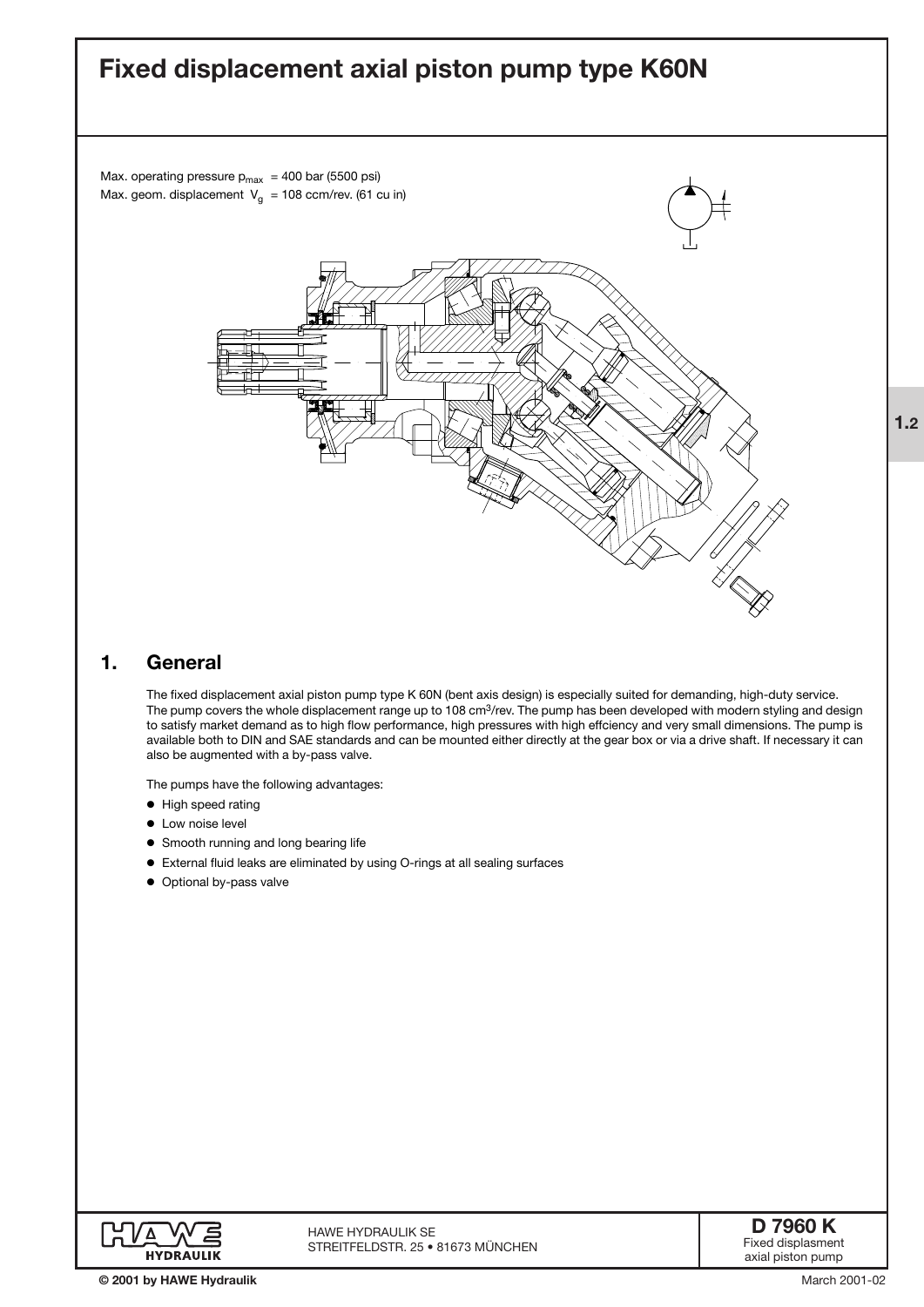#### **2. Available versions, main data** Order example: **K60N - 064 L SC N K60N - 108 R D N - S-F12 - A45/76** Basic type -Nom. size (table 1) Direction of rotation: **R** = clockwise **L** = counter clockwise Shaft seals: **N** = NBR (Nitril) **V** = FKM (Viton) Shaft design and mounting flange: **D** = Spline shaft (DIN ISO 14), with flange ISO 7653-1985 **SB** = Spline shaft with flange SAE-B (nom. size 025, 034, 047, 064) **SC** = Spline shaft with flange SAE-C (nom. size 047, 064, 084, 108) By-pass-valve: **S-F12** = NO-type, solenoid voltage 12V DC **S-F24** = NO-type, solenoid voltage 24V DC **Table 1:** Nom. size Coding **012 017 025 034 047 064 084 108** - Suction connections, see table 2

| Coding                                          |                                                   |      | 012  | 017  | 025  | 034  | 047  | 064   | 084<br>984 <sup>2</sup> | 108<br>9108 <sup>2</sup> |
|-------------------------------------------------|---------------------------------------------------|------|------|------|------|------|------|-------|-------------------------|--------------------------|
| (ccm/rev.)<br>Geom. displacement                |                                                   |      | 12.6 | 17.0 | 25.4 | 34.2 | 47.1 | 63.5  | 83.5                    | 108.0                    |
| Flow (theor.)                                   |                                                   |      |      |      |      |      |      |       |                         |                          |
| at                                              | 500 rpm                                           |      | 5.8  | 7.9  | 12.5 | 17.0 | 23.5 | 31.5  | 41.5                    | 54.0                     |
|                                                 | 1000 rpm                                          |      | 12.0 | 16.2 | 25.0 | 34.0 | 47.0 | 63.5  | 83.5                    | 108.0                    |
|                                                 | 1500 rpm                                          |      | 18.3 | 24.7 | 37.5 | 51.0 | 70.5 | 95.5  | 125.0                   | 162.0                    |
| Speed                                           | intermittent $\frac{1}{1}$ n <sub>max</sub> (rpm) | 3000 | 3000 | 3000 | 3000 | 2500 | 2500 | 2000/ | 2000 /                  |                          |
|                                                 |                                                   |      |      |      |      |      |      |       | 2200                    | 2300                     |
| continuous n <sub>nom</sub><br>(rpm)            |                                                   |      | 2300 | 2300 | 2300 | 2300 | 1900 | 1900  | 1500/                   | 1500/                    |
|                                                 |                                                   |      |      |      |      |      |      |       | 1600                    | 1900                     |
| (bar)<br>Operating pressure<br>$p_{\text{max}}$ |                                                   | 400  | 400  | 400  | 400  | 400  | 400  | 400   | 400                     |                          |
| Mass (weight)<br>(kg)                           |                                                   | 8.1  | 8.1  | 8.1  | 8.1  | 11.7 | 11.7 | 17.0  | 17.0                    |                          |
| Tare-weight torque<br>(Nm)                      |                                                   | 6.9  | 6.9  | 7.4  | 7.4  | 13   | 13   | 21    | 21                      |                          |

1) Intermittent operation, duty cycle of max.10 sec./min

2) Pump types K60N-984resp. -9108 are specially designed highspeed-versions, the back cover can not be turned to reverse the direction of rotation.

#### **Main data by-pass valve**

#### **Table 2:** Suction connections

| s |  |
|---|--|
|   |  |

| Coding           | $S - F12$ | $S - F24$ |
|------------------|-----------|-----------|
| Nom. voltage     | 12 V DC   | 24 V DC   |
| Nom. power       | 12 W      | 12 W      |
| Protection class | IP 66     | IP 66     |
|                  |           |           |

| Nom. size        | 012 to 064 | 084 to 108 |
|------------------|------------|------------|
| Mass<br>(weight) | 2.0 kg     | 2.4 kg     |

| Order examples: K 60 N - 084 RDN - A6 |
|---------------------------------------|
| K 60 N - 025 LDN - A 45 / 38          |
| <del>ு ப</del>                        |

Nom. size Geometric shape

|                       |           |                                   | straight | $45^{\circ}$ | $90^\circ$ | thread             |  |
|-----------------------|-----------|-----------------------------------|----------|--------------|------------|--------------------|--|
| Size                  | Nom. size | $Q_{\text{max}}$ ( <i>l/min</i> ) | A00/     | A45/         | A90/       | A.                 |  |
| 012, 017,             | 32        | 50                                |          |              |            |                    |  |
| 025, 034,<br>047, 064 | 38        | 75                                |          |              |            |                    |  |
|                       | 42        | 90                                |          |              |            |                    |  |
|                       | 50        | 125                               |          |              |            |                    |  |
|                       | 5         | 90                                |          |              |            | $\bullet$ (G1)     |  |
| 084, 984,             | 38        | 75                                |          |              |            |                    |  |
| 108, 9108             | 42        | 90                                |          |              |            |                    |  |
|                       | 50        | 125                               |          |              |            |                    |  |
|                       | 64        | 160                               |          |              |            |                    |  |
|                       | 76        | 190                               |          |              |            |                    |  |
|                       | 6         | 125                               |          |              |            | $\bullet$ (G1 1/4) |  |

G.... & BSPP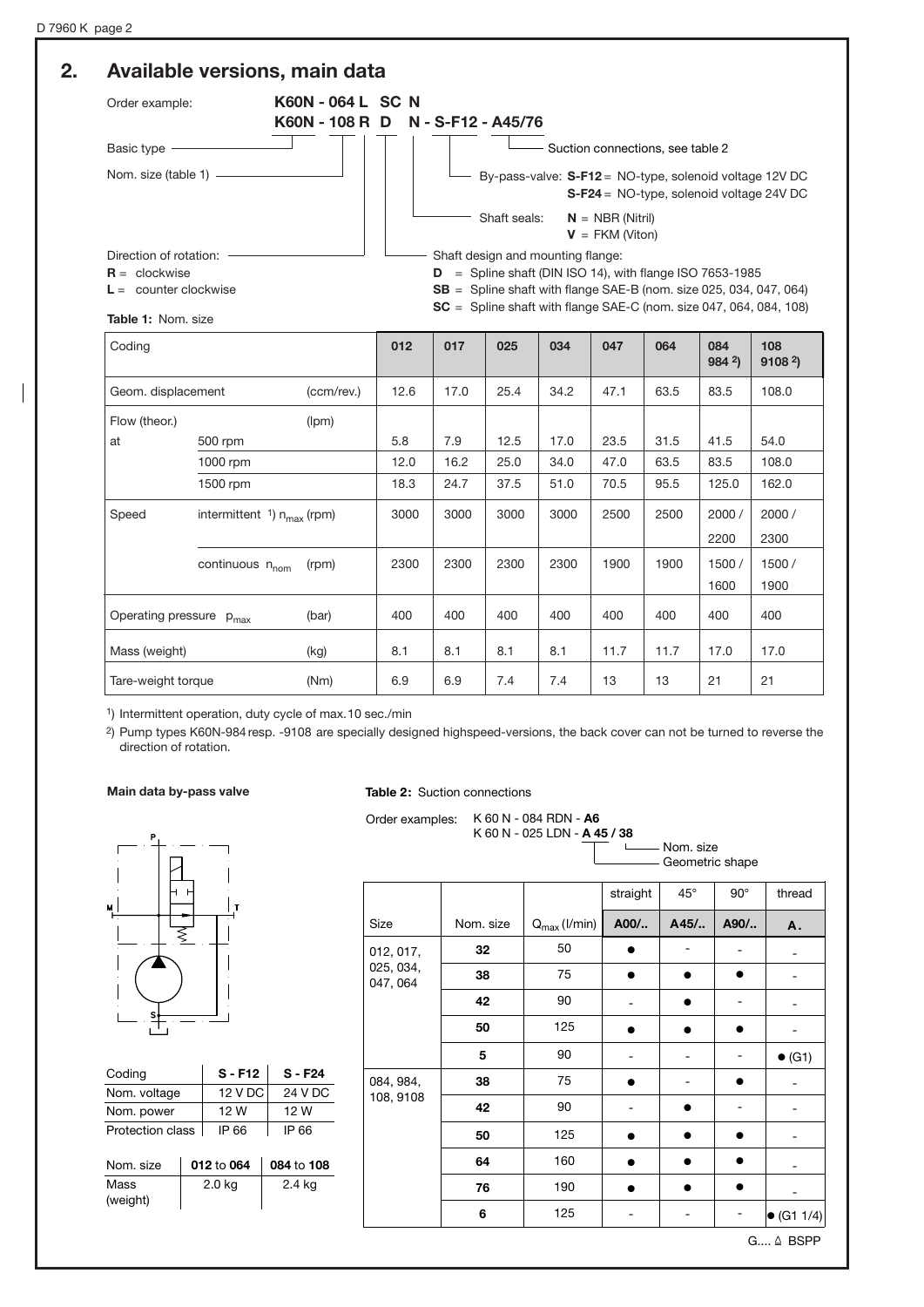## **3. Additional versions**

## **3.1. General**

| <b>Calculation:</b>            | Flow rate<br>Power<br>Torque<br>$M = \frac{1,59 \cdot V_g \cdot \Delta p}{100 \cdot \eta_{mh}}$ (Nm)<br>$P = {2\pi \cdot M \cdot n \over 60000} = {M \cdot n \over 9549} = {Q \cdot \Delta p \over 600 \cdot \eta_{\rm t}}$ (kW)<br>$Q = \frac{V_g \cdot n \cdot \eta_v}{\sqrt{2 \cdot 2 \cdot 2}}$ (lpm)<br>= Geom. dicplacement (ccm/rev.)<br>$V_q$<br>= Volumetric efficiency<br>$\eta_v$<br>$=$ Diff. pressure (bar)<br>= Mechanical-hydraulic efficiency<br>$\Delta p$<br>$\eta_{\text{mh}}$<br>= Total efficiency $(\eta_t = \eta_v \cdot \eta_{mh})$<br>$=$ Speed (rpm)<br>$\eta_t$<br>n                                                                  |
|--------------------------------|------------------------------------------------------------------------------------------------------------------------------------------------------------------------------------------------------------------------------------------------------------------------------------------------------------------------------------------------------------------------------------------------------------------------------------------------------------------------------------------------------------------------------------------------------------------------------------------------------------------------------------------------------------------|
| Working principle              | Fixed displacement axial piston pump acc. to bent-axis principle                                                                                                                                                                                                                                                                                                                                                                                                                                                                                                                                                                                                 |
| Installation                   | P.T.O. of truck gear boxes (flange ISO 7653.1985 for trucks) or flange mounting (flange SAE)                                                                                                                                                                                                                                                                                                                                                                                                                                                                                                                                                                     |
| Direction of rotation          | Any                                                                                                                                                                                                                                                                                                                                                                                                                                                                                                                                                                                                                                                              |
| Changing of rotating direction | Rotating of end cover (see dimensional drawing) by 180°<br>(not possible with type K60N-984 resp. K60N-9108)<br>max. bolt torque:<br>Nom. size 012064:<br>70 Nm<br>Nom. size 084, 108:<br>100 Nm                                                                                                                                                                                                                                                                                                                                                                                                                                                                 |
| Mounting position              | Optional                                                                                                                                                                                                                                                                                                                                                                                                                                                                                                                                                                                                                                                         |
| Pressure fluid                 | Hydraulic fluid (DIN 51524 table 2 and 3); ISO VG 10 to 68 (DIN 51519)<br>Viscosity range: min. 10; max. 700 mm <sup>2</sup> /s,<br>Optimal operation range: 2040 mm <sup>2</sup> /s<br>Also suitable are biodegradable pressure fluids of the type HEES (synth. Ester) at operation<br>temperatures up to $+70^{\circ}$ C.                                                                                                                                                                                                                                                                                                                                      |
| Temperature                    | Ambient: -40  +60°C<br>Fluid: -25+80°C, pay attention to the viscosity range!<br>Start temperature down to -40°C are allowable (Pay attention to the viscosity range during start-up!),<br>as long as the operation temperature during consequent running is at least 20K (Kelvin) higher.                                                                                                                                                                                                                                                                                                                                                                       |
| Filtration                     | Min. conforming ISO standard 4406 code 16/13.                                                                                                                                                                                                                                                                                                                                                                                                                                                                                                                                                                                                                    |
| Start-up                       | Suction pipe should be as big as possible (see also selection of suction connections in<br>table 2). Flexible hoses should be fixed by two strong hose straps. Suction filter should not be<br>assembled.<br>All hydraulic lines should be flushed with appropriate hydraulic fluid before start-up. The pump<br>case should then be bled via the uppermost drain port.<br>Note: The surroundings should be clean while filling the pump. Check the rotation direction of<br>drive and pump prior to initial operation.<br>At start-up and during the first few minutes of the operation the pressure relief valve should be<br>set to 50 bar (700 psi) or less. |